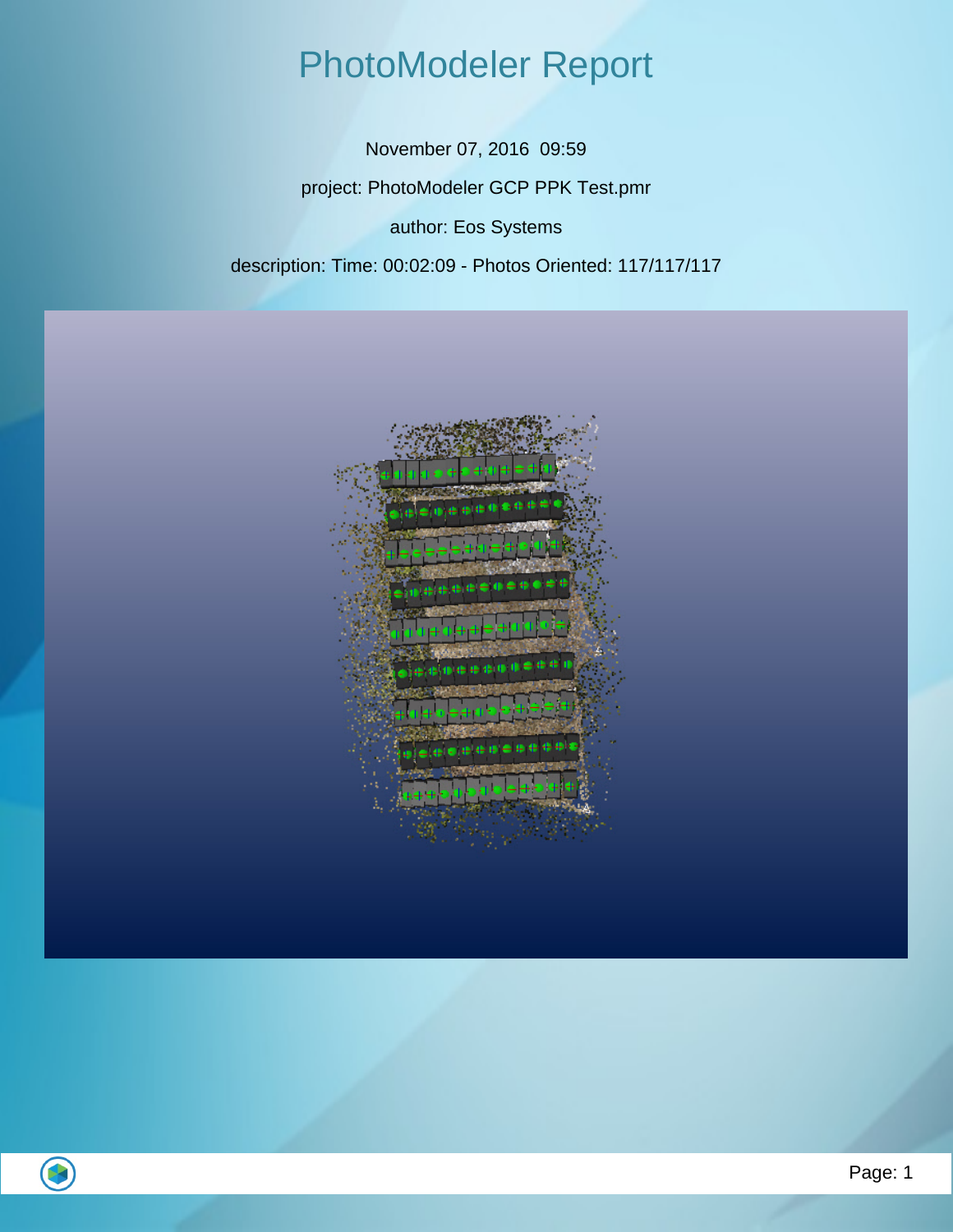#### **Summary**

#### Last Processing

Software Version: PhotoModeler UAS 2016.1.1.1955 (64-bit) Date: Wed Oct 05 14:22:00 2016

| <b>Photo Summary</b> |       |                 |                     |
|----------------------|-------|-----------------|---------------------|
|                      | Total | <b>Oriented</b> | <b>Not Oriented</b> |
| Photos               | 117   | 117             |                     |

| <b>Point Summary</b>   |       |                         |                             |  |  |
|------------------------|-------|-------------------------|-----------------------------|--|--|
|                        | Count | <b>Maximum Residual</b> | <b>Overall RMS Residual</b> |  |  |
| <b>Manually marked</b> | 9     | 3.87                    | 0.549                       |  |  |
| Sub-pixel              |       | n/a                     |                             |  |  |
| <b>SmartPoints</b>     | 42265 | 3.13                    | 0.716                       |  |  |

PointMesh Summary 0 points in 0 point cloud PointMeshes 0 triangles in 0 triangulated PointMeshes

Coordinate system Summary Units: UTM - Universal Transverse Mercator- Zone 56 - Southern hemisphere (WGS84 - World Geodet... Number of assigned and active control points: 126 Number of assigned control points: 126 Number of active control points: 127 Number of control points: 127 External check Summary 0 check distances (average delta: 0 m, 0%) 126 check points (average delta: 0.0355 m)

Description / Notes Time: 00:02:09 - Photos Oriented: 117/117/117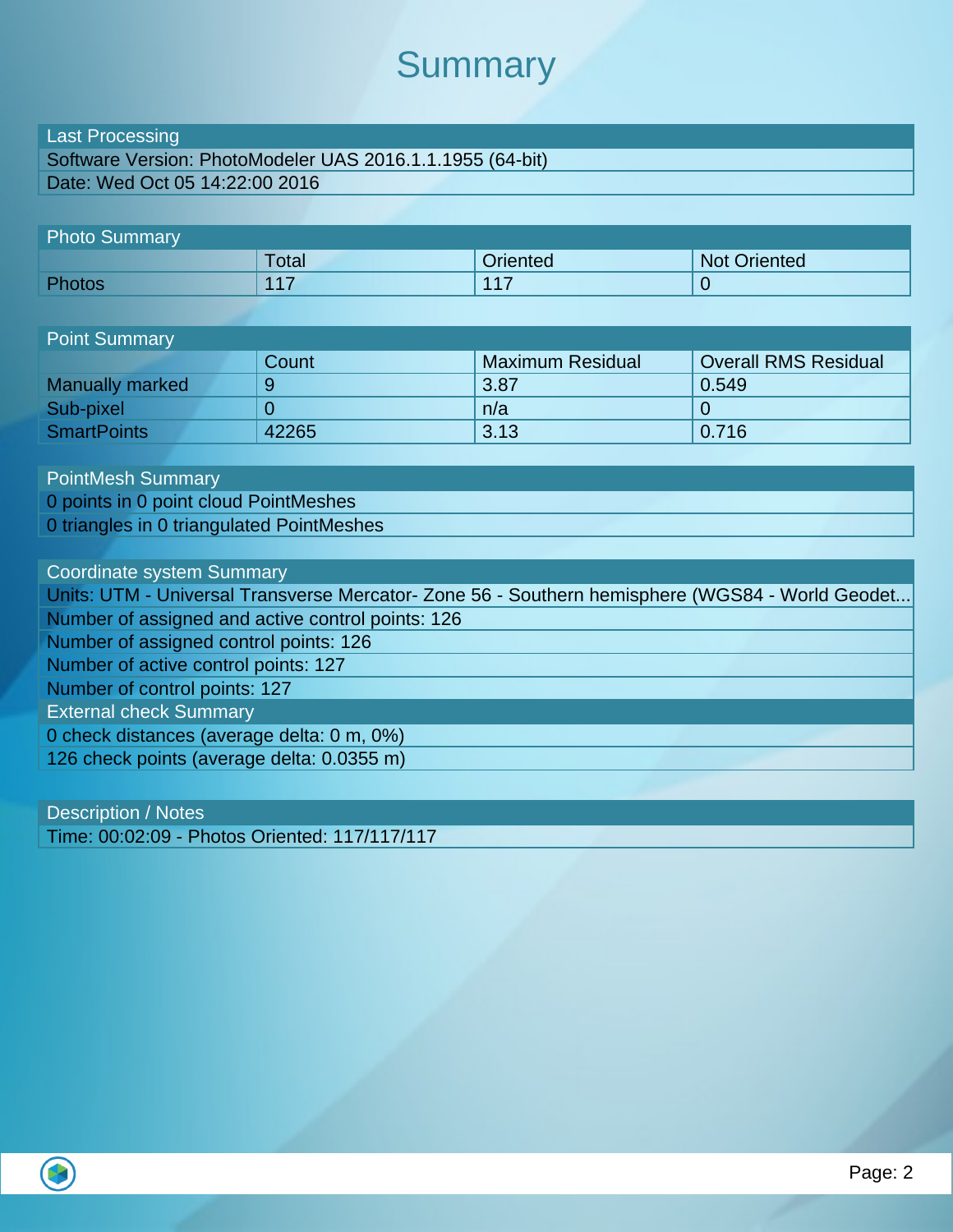## **Quality**

| Photographs                             |                        |  |                             |          |                      |                |
|-----------------------------------------|------------------------|--|-----------------------------|----------|----------------------|----------------|
| <b>Total Number: 117</b>                |                        |  | <b>Number Oriented: 117</b> |          |                      |                |
|                                         |                        |  |                             |          |                      |                |
| <b>Cameras</b>                          |                        |  |                             |          |                      |                |
| Calibrated                              | <b>Auto Calibrated</b> |  | <b>Field Calibrated</b>     | Inverse  |                      | Other          |
| $\overline{0}$                          | $\overline{0}$         |  | $\overline{1}$              | $\Omega$ |                      | $\overline{0}$ |
|                                         |                        |  |                             |          |                      |                |
| Photo coverage (percent)                |                        |  |                             |          |                      |                |
| Minimum: 79                             |                        |  | Maximum: 88.4               |          | Average: 83          |                |
|                                         |                        |  |                             |          |                      |                |
| <b>Point Marking Residuals (pixels)</b> |                        |  |                             |          |                      |                |
| Minimum: 1.24e-005                      |                        |  | Maximum: 3.87               |          | Point ID of Max: 149 |                |
|                                         |                        |  |                             |          |                      |                |
| Point Marking RMS Residuals (           |                        |  |                             |          |                      |                |
| Minimum: 1.22e-005 (pt:56789)           |                        |  | Maximum: 2.75 (pt:72509)    |          | Overall: 0.91        |                |
|                                         |                        |  |                             |          |                      |                |
| Point Angle (degrees)                   |                        |  |                             |          |                      |                |
| Minimum: 2.82 (pt:79452)                |                        |  | Maximum: 73.2 (pt:23034)    |          | Average: 25.8        |                |
|                                         |                        |  |                             |          |                      |                |
| Point Precisions (m)                    |                        |  |                             |          |                      |                |
| Minimum: 0.0112 (pt:149)                |                        |  | Maximum: 0.491 (pt:79243)   |          | Overall RMS: 0.135   |                |
|                                         |                        |  |                             |          |                      |                |
| Check distances (m)                     |                        |  |                             |          |                      |                |
| n/a                                     |                        |  |                             |          |                      |                |
|                                         |                        |  |                             |          |                      |                |
| Check points (m)                        |                        |  |                             |          |                      |                |
| <b>Minimum: 0.00676</b>                 |                        |  | <b>Maximum: 0.0975</b>      |          | Average: 0.0355      |                |
|                                         |                        |  |                             |          |                      |                |

 $\overline{\bigcirc}$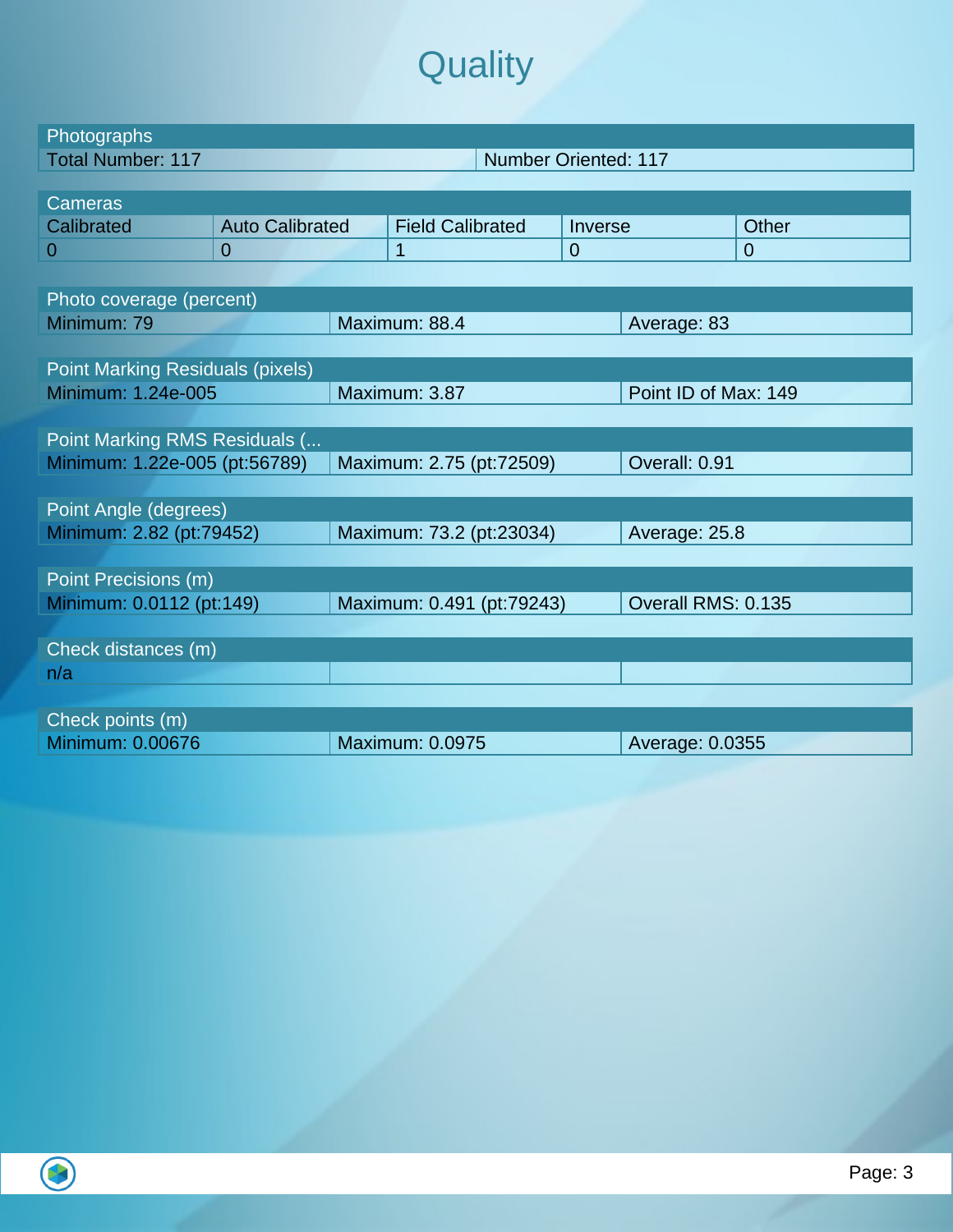#### Check points

Summary of all, 126 active valid check points.

|                 | /Best fit | Worst fit | Mean   | <b>RMS</b> |
|-----------------|-----------|-----------|--------|------------|
| Distance (m)    | 0.00676   | 0.0975    | 0.0355 | 0.0391     |
| Delta East (m)  | 0.000101  | 0.0635    | 0.0201 | 0.0247     |
| Delta North (m) | 0.000205  | 0.078     | 0.0157 | 0.02       |
| Delta Elev. (m) | 0.000202  | 0.0884    | 0.0163 | 0.0229     |

Summary of PPK\_Image\_Positions\_results\_from\_processing.txt:Geo-Control, 117 active valid check points.

|                 | <b>Best fit</b> | Worst fit | Mean   | <b>RMS</b> |
|-----------------|-----------------|-----------|--------|------------|
| Distance (m)    | 0.00676         | 0.0802    | 0.0333 | 0.0362     |
| Delta East (m)  | 0.000101        | 0.0635    | 0.0203 | 0.0249     |
| Delta North (m) | 0.000205        | 0.078     | 0.0159 | 0.02       |
| Delta Elev. (m) | 0.000202        | 0.0624    | 0.0131 | 0.017      |

Summary of gcps.txt:Geo-Control, 9 active valid check points.

|                 | <b>Best fit</b> | Worst fit | Mean   | <b>RMS</b> |
|-----------------|-----------------|-----------|--------|------------|
| Distance (m)    | 0.0426          | 0.0975    | 0.0637 | 0.0664     |
| Delta East (m)  | 0.00321         | 0.0389    | 0.0175 | 0.0213     |
| Delta North (m) | 0.000648        | 0.0451    | 0.0135 | 0.0194     |
| Delta Elev. (m) | 0.0332          | 0.0884    | 0.0574 | 0.0599     |

List of 126 active and valid check points

(Total: 127 check points: 127 active and 126 are valid)

| <b>Name</b>         | Distance (m) | Delta East. (m) | Delta North. (m) | Delta Elev. (m) |
|---------------------|--------------|-----------------|------------------|-----------------|
| i» ¿DSC00008.JPG    | 0.0354       | 0.017           | $-0.031$         | 0.0019          |
| <b>DSC00009.JPG</b> | 0.0156       | $-0.0117$       | $-0.00754$       | $-0.00693$      |
| <b>DSC00010.JPG</b> | 0.0295       | $-0.0287$       | $-0.00681$       | 0.000836        |
| <b>DSC00011.JPG</b> | 0.0309       | $-0.0103$       | $-0.0259$        | $-0.0134$       |
| <b>DSC00012.JPG</b> | 0.0236       | 0.00737         | $-0.0178$        | $-0.0136$       |
| <b>DSC00013.JPG</b> | 0.013        | $-0.00851$      | $-0.00658$       | $-0.00735$      |
| <b>DSC00014.JPG</b> | 0.0277       | 0.014           | $-0.0211$        | $-0.0113$       |
| <b>DSC00015.JPG</b> | 0.0102       | 0.00787         | $-0.0061$        | $-0.0022$       |
| <b>DSC00016.JPG</b> | 0.0371       | $-0.0344$       | 0.0138           | 0.000625        |
| <b>DSC00017.JPG</b> | 0.0411       | $-0.00553$      | 0.0231           | 0.0335          |
| <b>DSC00018.JPG</b> | 0.0167       | $-0.016$        | $-0.00325$       | 0.00363         |
| <b>DSC00019.JPG</b> | 0.0505       | 0.0123          | 0.049            | 0.0017          |
| <b>DSC00020.JPG</b> | 0.0436       | $-0.0163$       | 0.0396           | $-0.00857$      |
| <b>DSC00021.JPG</b> | 0.0634       | $-0.00228$      | 0.0113           | $-0.0624$       |
| <b>DSC00022.JPG</b> | 0.0432       | $-0.0411$       | 0.0101           | $-0.0089$       |
| <b>DSC00023.JPG</b> | 0.0394       | 0.0328          | 0.0158           | 0.0149          |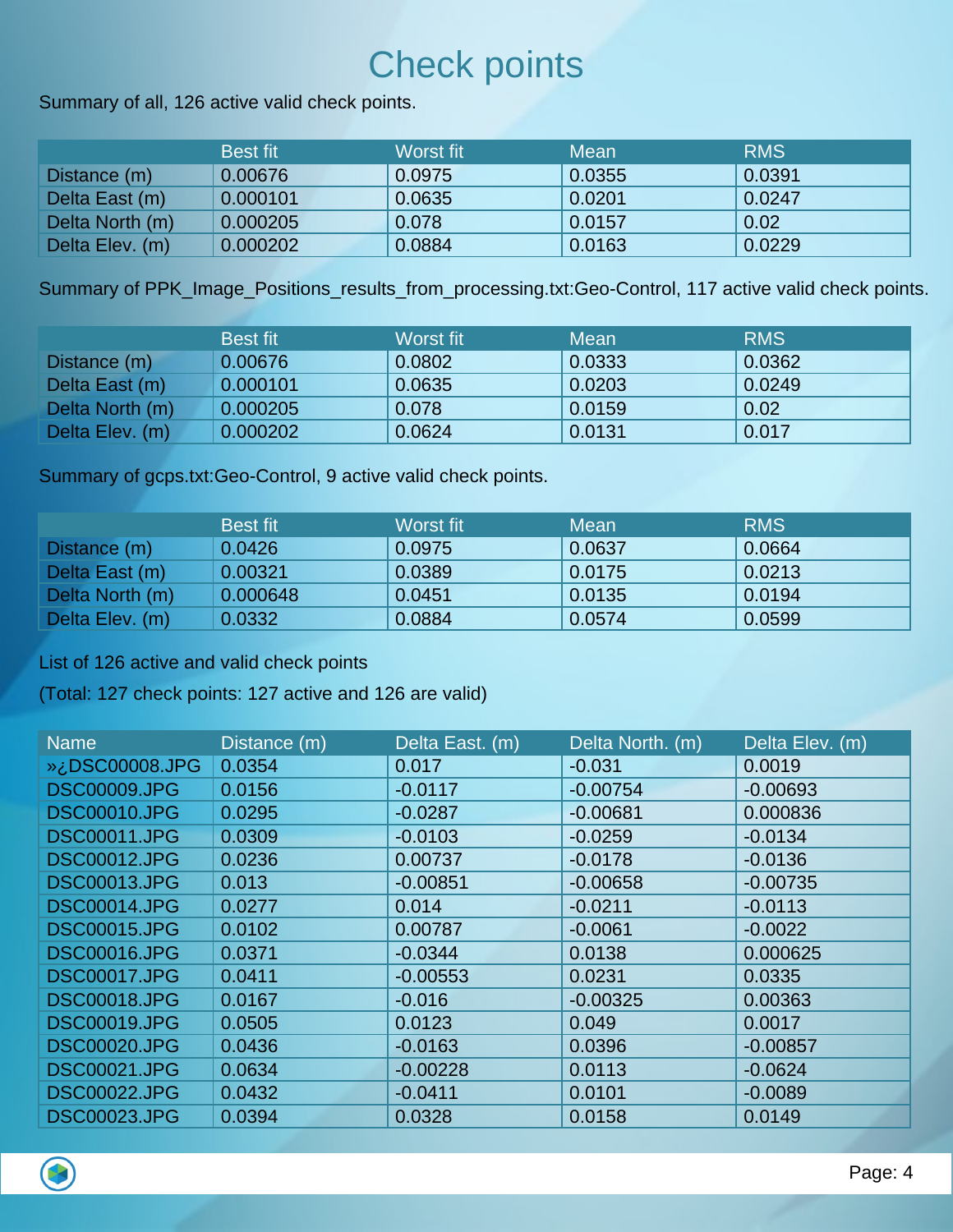| <b>Name</b>         | Distance (m) | Delta East. (m) | Delta North. (m) | Delta Elev. (m) |
|---------------------|--------------|-----------------|------------------|-----------------|
| <b>DSC00024.JPG</b> | 0.0323       | 0.00536         | 0.0275           | 0.0161          |
| <b>DSC00025.JPG</b> | 0.0301       | 0.0285          | 0.00817          | 0.00525         |
| <b>DSC00026.JPG</b> | 0.0399       | 0.0257          | 0.0167           | 0.0257          |
| <b>DSC00027.JPG</b> | 0.0393       | $-0.0382$       | 0.00752          | 0.00558         |
| <b>DSC00028.JPG</b> | 0.0173       | 0.0145          | $-0.00875$       | 0.00377         |
| <b>DSC00029.JPG</b> | 0.0483       | 0.0416          | 0.0233           | 0.00772         |
| <b>DSC00030.JPG</b> | 0.0404       | $-0.0385$       | 0.0116           | 0.00424         |
| <b>DSC00031.JPG</b> | 0.0268       | $-0.0187$       | $-0.0185$        | 0.00515         |
| <b>DSC00032.JPG</b> | 0.0292       | 0.0267          | 0.0105           | 0.00529         |
| <b>DSC00033.JPG</b> | 0.0356       | 0.0215          | 0.016            | 0.0234          |
| <b>DSC00034.JPG</b> | 0.0621       | 0.0421          | $-0.0448$        | 0.00888         |
| <b>DSC00035.JPG</b> | 0.0362       | 0.00325         | $-0.0219$        | 0.0287          |
| <b>DSC00036.JPG</b> | 0.0448       | 0.0183          | $-0.0141$        | 0.0384          |
| <b>DSC00037.JPG</b> | 0.027        | 0.0123          | $-0.0226$        | 0.00825         |
| <b>DSC00038.JPG</b> | 0.0299       | $-0.0121$       | $-0.0266$        | $-0.00654$      |
| <b>DSC00039.JPG</b> | 0.0362       | $-0.018$        | $-0.0314$        | 0.00126         |
| <b>DSC00040.JPG</b> | 0.0648       | $-0.0578$       | 0.00899          | 0.0278          |
| <b>DSC00041.JPG</b> | 0.0212       | $-0.00756$      | $-0.0198$        | 0.00032         |
| <b>DSC00042.JPG</b> | 0.0326       | $-0.0294$       | $-0.0113$        | 0.00853         |
| <b>DSC00043.JPG</b> | 0.0478       | $-0.0409$       | $-0.0204$        | $-0.014$        |
| <b>DSC00044.JPG</b> | 0.0227       | $-0.0102$       | $-0.0192$        | $-0.00664$      |
| <b>DSC00045.JPG</b> | 0.0327       | 0.00734         | $-0.0152$        | $-0.028$        |
| <b>DSC00046.JPG</b> | 0.0556       | $-0.0374$       | 0.0382           | 0.0151          |
| <b>DSC00047.JPG</b> | 0.0376       | $-0.0314$       | $-0.0205$        | 0.00247         |
| <b>DSC00048.JPG</b> | 0.0276       | 0.027           | $-0.00235$       | 0.0055          |
| <b>DSC00049.JPG</b> | 0.0424       | $-0.0397$       | $-0.0123$        | $-0.0089$       |
| <b>DSC00050.JPG</b> | 0.0186       | $-0.00739$      | 0.00822          | $-0.015$        |
| <b>DSC00051.JPG</b> | 0.0229       | $-0.0191$       | $-0.00967$       | $-0.00803$      |
| <b>DSC00052.JPG</b> | 0.0356       | $-0.0304$       | 0.0184           | 0.0029          |
| <b>DSC00053.JPG</b> | 0.0327       | $-0.0248$       | $-0.0155$        | $-0.0145$       |
| <b>DSC00054.JPG</b> | 0.00898      | 0.00637         | $-0.00629$       | 0.000711        |
| <b>DSC00055.JPG</b> | 0.0312       | $-0.0213$       | $-0.0224$        | $-0.00379$      |
| <b>DSC00056.JPG</b> | 0.0258       | 0.000794        | $-0.0203$        | 0.0159          |
| <b>DSC00057.JPG</b> | 0.0489       | 0.0252          | $-0.0163$        | 0.0386          |
| <b>DSC00058.JPG</b> | 0.0332       | $-0.0134$       | $-0.0287$        | 0.00981         |
| <b>DSC00059.JPG</b> | 0.0605       | 0.0575          | 0.0186           | 0.00175         |
| <b>DSC00060.JPG</b> | 0.0695       | 0.0274          | $-0.0539$        | $-0.0343$       |
| <b>DSC00061.JPG</b> | 0.0405       | $-0.0361$       | $-0.0183$        | $-0.000202$     |
| <b>DSC00062.JPG</b> | 0.0262       | 0.00515         | $-0.0241$        | 0.00888         |
| <b>DSC00063.JPG</b> | 0.0177       | 0.000101        | $-0.0177$        | $-0.000365$     |
| <b>DSC00064.JPG</b> | 0.0159       | 0.00131         | $-0.00256$       | $-0.0156$       |
| <b>DSC00065.JPG</b> | 0.0208       | $-0.000429$     | 0.00687          | $-0.0196$       |
| <b>DSC00066.JPG</b> | 0.0284       | $-0.00514$      | 0.000205         | $-0.028$        |
| <b>DSC00067.JPG</b> | 0.0363       | 0.0175          | 0.0106           | $-0.0299$       |
| <b>DSC00068.JPG</b> | 0.0343       | $-0.0222$       | $-0.00992$       | $-0.0243$       |

 $\bigcirc$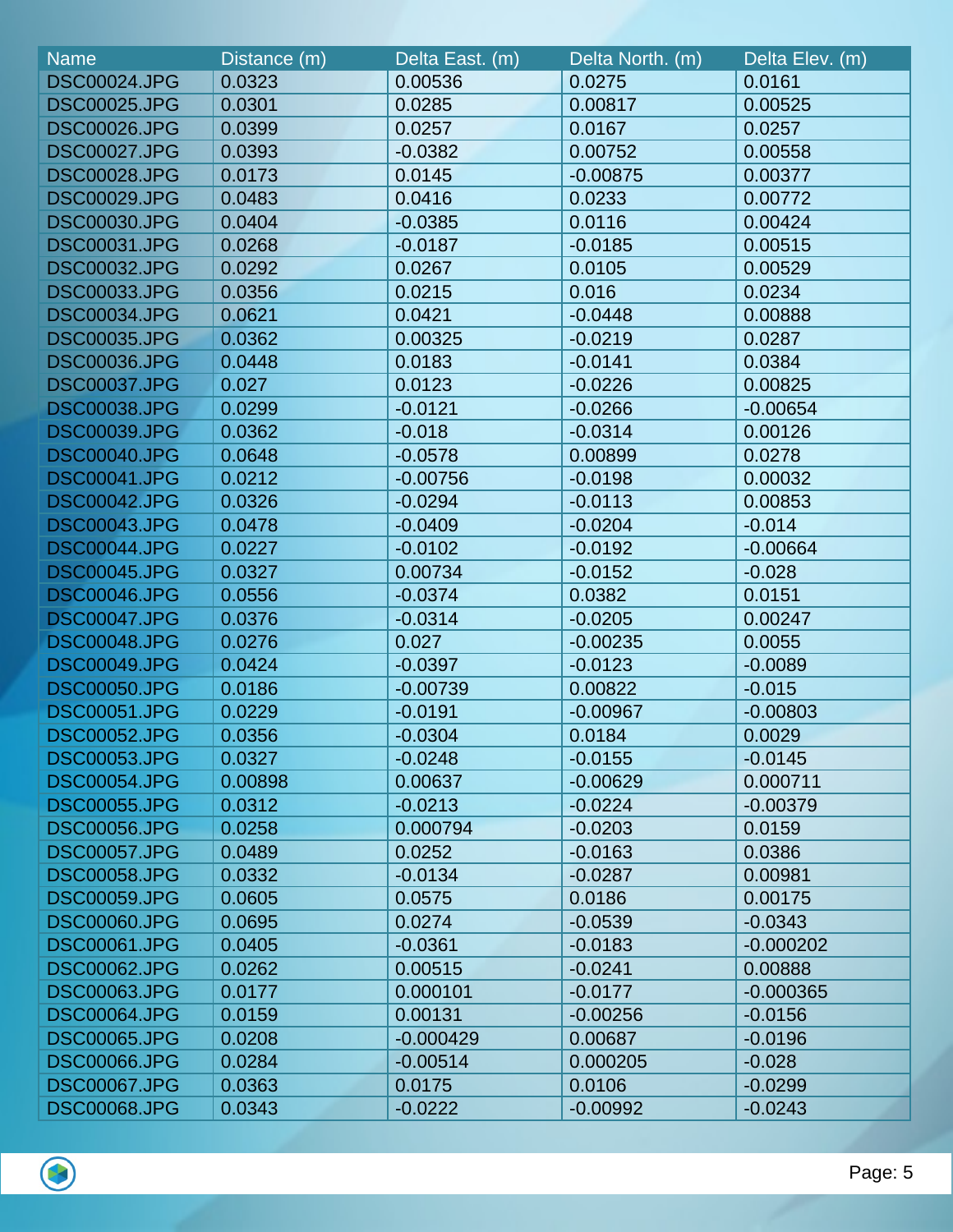| <b>Name</b>         | Distance (m) | Delta East. (m) | Delta North. (m) | Delta Elev. (m) |
|---------------------|--------------|-----------------|------------------|-----------------|
| <b>DSC00069.JPG</b> | 0.0238       | 0.0112          | 0.00999          | $-0.0185$       |
| <b>DSC00070.JPG</b> | 0.00676      | 0.00194         | 0.00534          | 0.00366         |
| <b>DSC00071.JPG</b> | 0.0187       | 0.00524         | $-0.000501$      | $-0.018$        |
| <b>DSC00072.JPG</b> | 0.0802       | $-0.00248$      | 0.078            | $-0.0186$       |
| <b>DSC00073.JPG</b> | 0.073        | $-0.0635$       | $-0.0164$        | $-0.0321$       |
| <b>DSC00074.JPG</b> | 0.0151       | $-0.0107$       | $-0.00526$       | $-0.00925$      |
| <b>DSC00075.JPG</b> | 0.0105       | $-0.00739$      | 0.00715          | $-0.00193$      |
| <b>DSC00076.JPG</b> | 0.0285       | $-0.023$        | 0.00169          | $-0.0168$       |
| <b>DSC00077.JPG</b> | 0.0161       | 0.0158          | 0.000544         | $-0.0027$       |
| <b>DSC00078.JPG</b> | 0.0324       | 0.00885         | 0.0266           | $-0.0162$       |
| <b>DSC00079.JPG</b> | 0.0208       | $-0.00493$      | 0.0133           | $-0.0152$       |
| <b>DSC00080.JPG</b> | 0.0315       | 0.0226          | 0.0107           | $-0.0191$       |
| <b>DSC00081.JPG</b> | 0.013        | $-0.000347$     | 0.00284          | $-0.0127$       |
| <b>DSC00082.JPG</b> | 0.0219       | 0.0172          | $-0.00415$       | $-0.0129$       |
| <b>DSC00083.JPG</b> | 0.0122       | 0.00432         | 0.00781          | $-0.00834$      |
| <b>DSC00084.JPG</b> | 0.0426       | $-0.00726$      | 0.015            | 0.0392          |
| <b>DSC00085.JPG</b> | 0.0426       | $-0.0322$       | 0.0241           | 0.0142          |
| <b>DSC00086.JPG</b> | 0.0361       | 0.00759         | $-0.0307$        | $-0.0174$       |
| <b>DSC00087.JPG</b> | 0.0359       | $-0.00986$      | $-0.0294$        | $-0.0181$       |
| <b>DSC00088.JPG</b> | 0.0451       | $-0.0438$       | $-0.00198$       | 0.0108          |
| <b>DSC00089.JPG</b> | 0.0286       | $-0.0239$       | $-0.0116$        | $-0.0106$       |
| <b>DSC00090.JPG</b> | 0.0373       | $-0.0313$       | 0.00419          | $-0.0198$       |
| <b>DSC00091.JPG</b> | 0.0347       | 0.0154          | 0.000417         | $-0.031$        |
| <b>DSC00092.JPG</b> | 0.0115       | $-0.00228$      | 0.00267          | $-0.011$        |
| <b>DSC00093.JPG</b> | 0.0354       | 0.0279          | 0.00936          | $-0.0195$       |
| <b>DSC00094.JPG</b> | 0.0419       | 0.0278          | 0.0312           | $-0.00178$      |
| <b>DSC00095.JPG</b> | 0.0309       | 0.0281          | 0.00059          | $-0.013$        |
| <b>DSC00096.JPG</b> | 0.0287       | 0.000495        | 0.0246           | $-0.0146$       |
| <b>DSC00097.JPG</b> | 0.0255       | $-0.0103$       | $-0.00613$       | $-0.0225$       |
| <b>DSC00098.JPG</b> | 0.0562       | $-0.00262$      | 0.0309           | $-0.0469$       |
| <b>DSC00099.JPG</b> | 0.0506       | 0.033           | $-0.0353$        | $-0.015$        |
| <b>DSC00100.JPG</b> | 0.0243       | 0.0167          | 0.0176           | 0.00216         |
| <b>DSC00101.JPG</b> | 0.0483       | 0.0435          | 0.0168           | 0.0125          |
| <b>DSC00102.JPG</b> | 0.0261       | $-0.0102$       | 0.0239           | 0.00218         |
| <b>DSC00103.JPG</b> | 0.0162       | 0.00442         | 0.0156           | $-0.00127$      |
| <b>DSC00104.JPG</b> | 0.0635       | 0.0569          | 0.0271           | 0.00804         |
| <b>DSC00105.JPG</b> | 0.0346       | 0.0322          | $-0.00107$       | $-0.0125$       |
| <b>DSC00106.JPG</b> | 0.0246       | 0.0163          | 0.0141           | $-0.0118$       |
| <b>DSC00107.JPG</b> | 0.0386       | 0.0354          | 0.0118           | $-0.00975$      |
| <b>DSC00108.JPG</b> | 0.0526       | 0.0497          | 0.014            | $-0.0105$       |
| <b>DSC00109.JPG</b> | 0.0306       | 0.01            | 0.0221           | $-0.0186$       |
| <b>DSC00110.JPG</b> | 0.0246       | 0.0235          | $-0.00342$       | $-0.00643$      |
| <b>DSC00111.JPG</b> | 0.0356       | 0.0253          | 0.0217           | $-0.0126$       |
| <b>DSC00112.JPG</b> | 0.0344       | 0.0327          | 0.00575          | $-0.00881$      |
| <b>DSC00113.JPG</b> | 0.0328       | $-0.0184$       | $-0.0251$        | $-0.0104$       |

 $\bigcirc$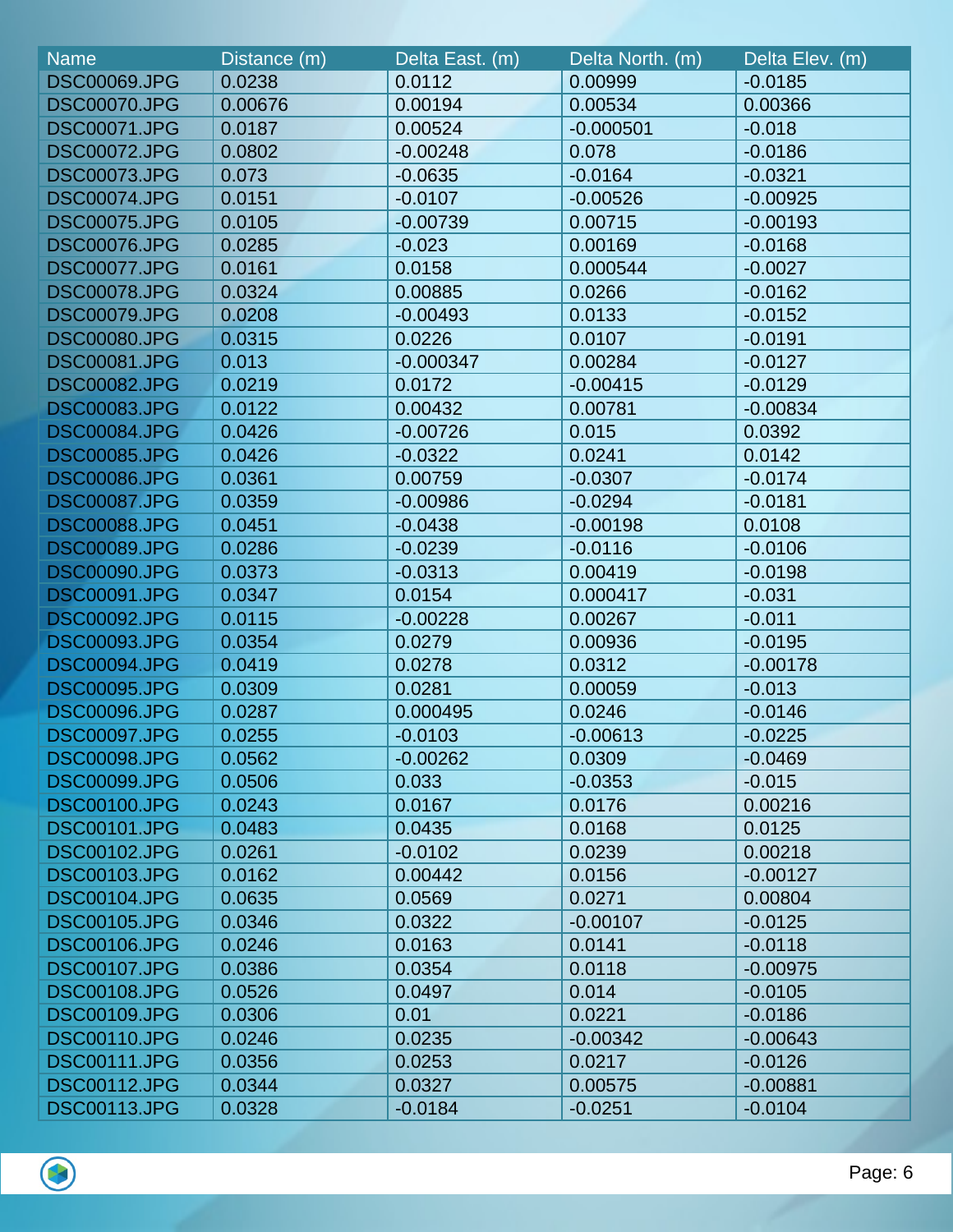| <b>Name</b>         | Distance (m) | Delta East. (m) | Delta North. (m) | Delta Elev. (m) |
|---------------------|--------------|-----------------|------------------|-----------------|
| <b>DSC00114.JPG</b> | 0.0326       | $-0.0165$       | $-0.0263$        | $-0.00974$      |
| <b>DSC00115.JPG</b> | 0.0235       | $-0.00856$      | $-0.0183$        | $-0.0121$       |
| <b>DSC00116.JPG</b> | 0.0337       | 0.0331          | 0.00614          | $-0.00111$      |
| <b>DSC00117.JPG</b> | 0.0408       | 0.0362          | 0.00894          | $-0.0167$       |
| <b>DSC00118.JPG</b> | 0.023        | 0.0168          | 0.015            | $-0.00479$      |
| <b>DSC00119.JPG</b> | 0.0136       | $-0.0124$       | 0.00311          | 0.00458         |
| <b>DSC00120.JPG</b> | 0.0132       | $-0.00515$      | 0.0045           | $-0.0113$       |
| <b>DSC00121.JPG</b> | 0.0191       | $-0.0144$       | 0.00674          | $-0.0105$       |
| <b>DSC00122.JPG</b> | 0.0365       | $-0.0347$       | 0.000994         | $-0.0111$       |
| <b>DSC00123.JPG</b> | 0.0432       | $-0.0292$       | $-0.0127$        | 0.0292          |
| <b>DSC00124.JPG</b> | 0.0501       | 0.047           | 0.0145           | $-0.00971$      |
| MP16002             | 0.0529       | 0.00451         | 0.00763          | 0.0522          |
| MP16003             | 0.0869       | 0.0316          | $-0.0451$        | 0.0673          |
| MP16004             | 0.0701       | 0.0157          | $-0.00215$       | 0.0683          |
| MP16005             | 0.0496       | $-0.00917$      | $-0.0262$        | 0.0412          |
| MP16006             | 0.0975       | $-0.0389$       | 0.013            | 0.0884          |
| MP16007             | 0.0495       | $-0.00321$      | $-0.00657$       | 0.0489          |
| MP16008             | 0.0775       | $-0.0206$       | $-0.000986$      | 0.0747          |
| MP16009             | 0.0426       | $-0.0064$       | $-0.000648$      | 0.0421          |
| MP16010             | 0.0471       | $-0.027$        | 0.0196           | 0.0332          |

 $\bigcirc$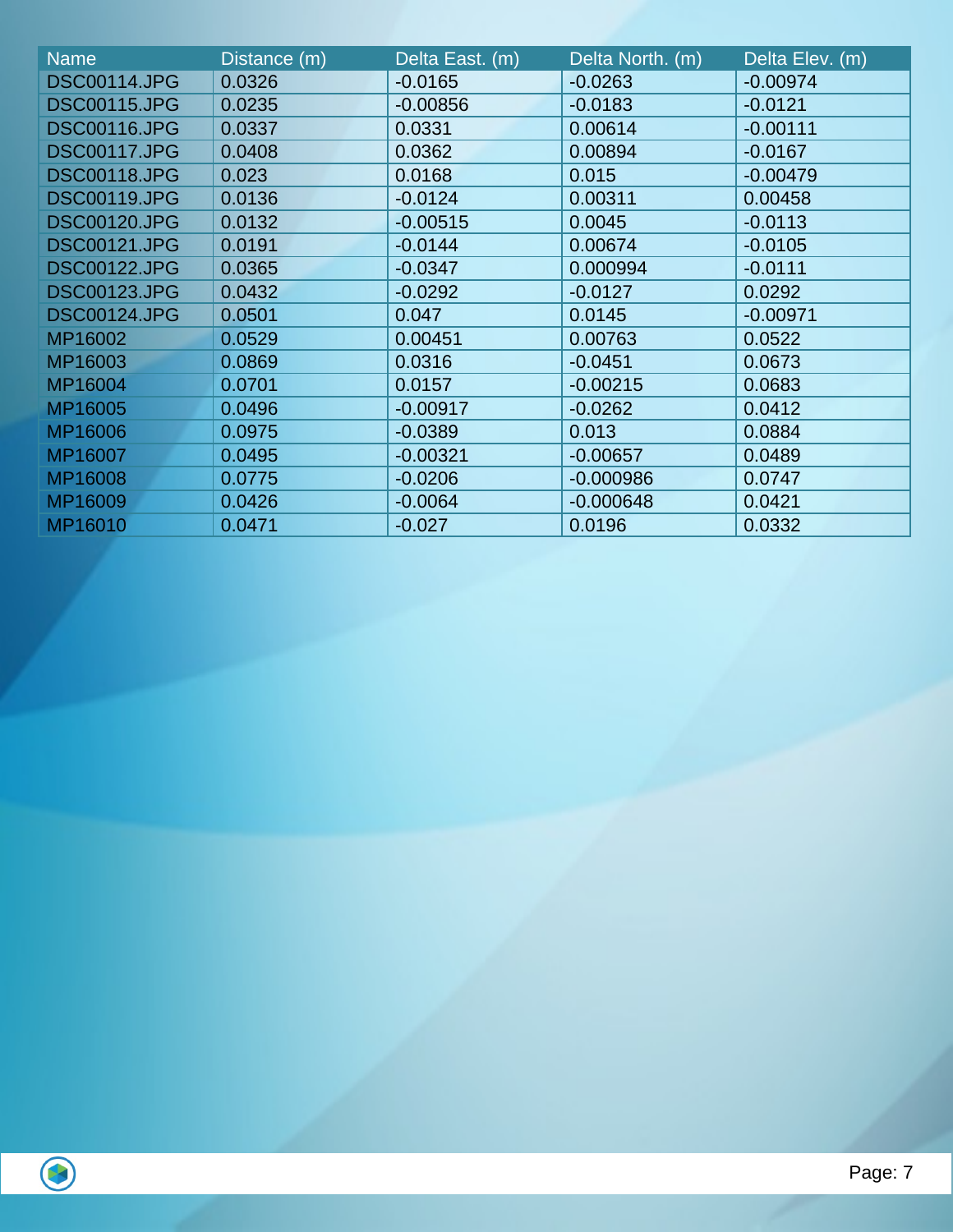# Camera [ILCE-6000 [20.00]]

| <b>Calibration type</b>    | <b>Field Calibration</b>                   |
|----------------------------|--------------------------------------------|
| Focal length (mm)          | 20.9                                       |
| Image size (pixels)        | 6000 x 4000                                |
| Format size (mm)           | $24 \times 16$                             |
| Principal point (mm)       | $11.9 \times 8.01$                         |
| Lens distortion (K)        | K1[0.000342] K2[-7.12e-008] K3[-2.64e-009] |
| Lens distortion (P)        | P1[2.47e-006] P2[1.47e-005]                |
| <b>Quality - Residuals</b> | RMS[0.91] Max[3.87]                        |
| <b>Quality - Coverage</b>  | 95.5                                       |
| Multispectral              | <b>No</b>                                  |

 $\overline{\bigcirc}$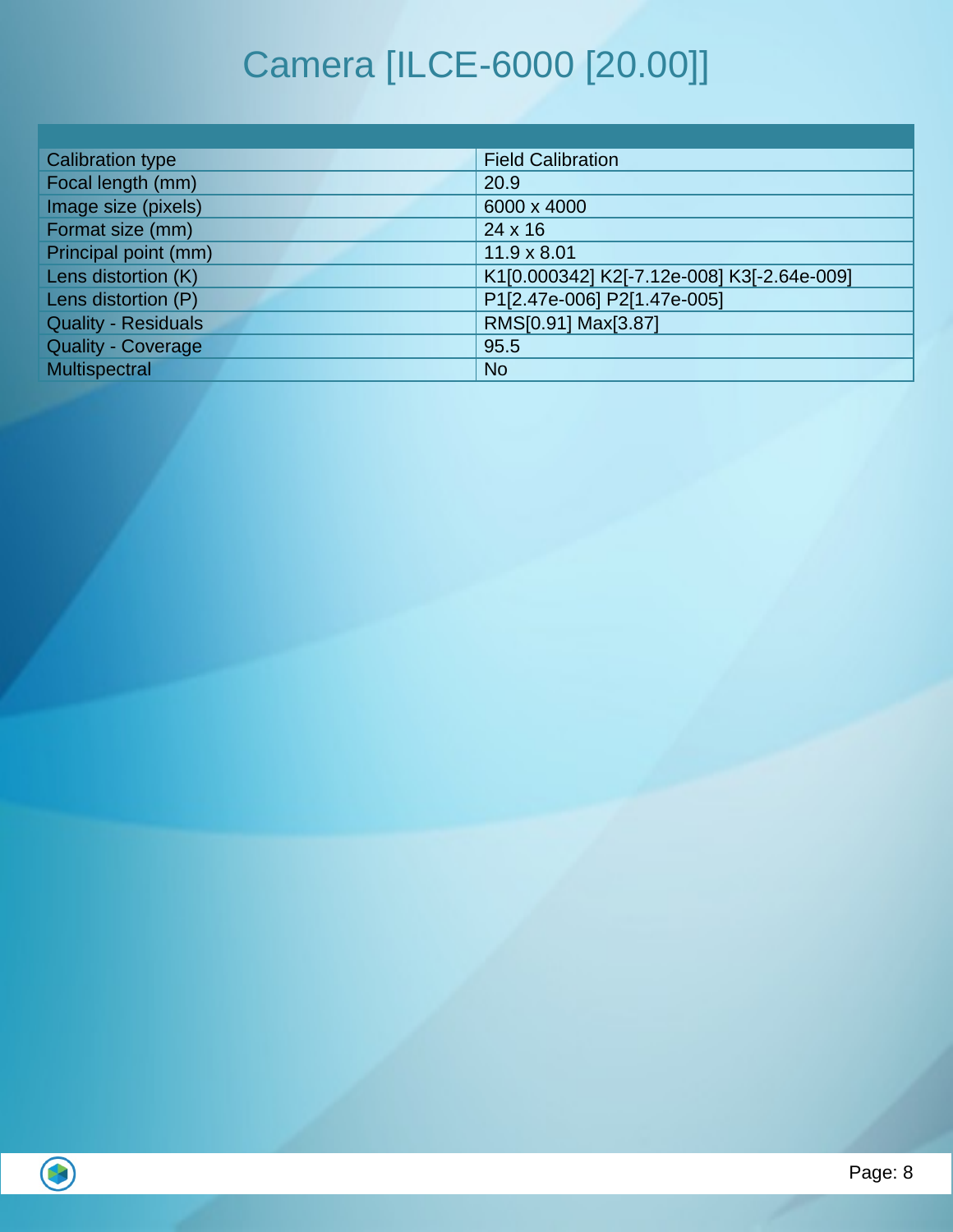#### 3D Views



B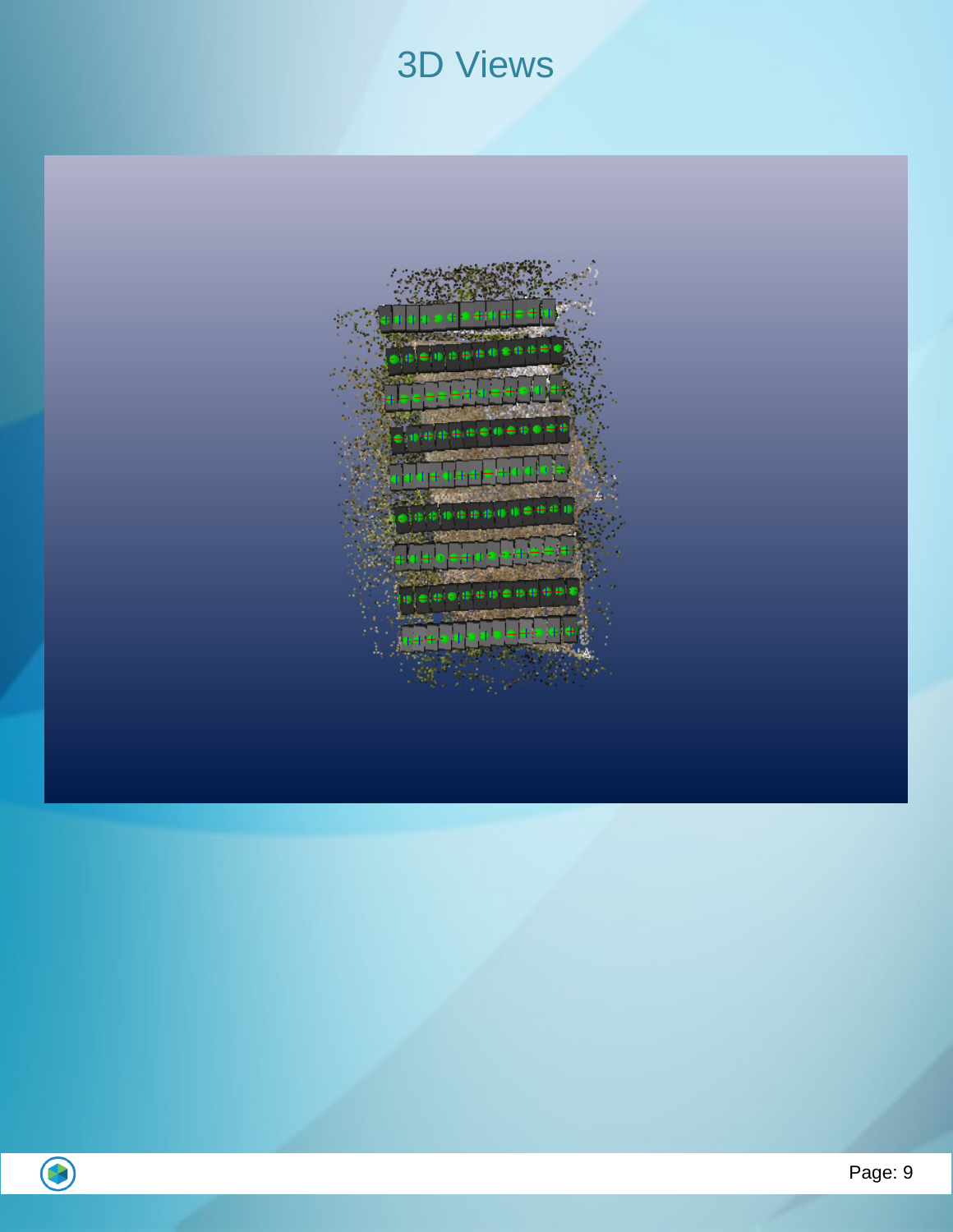### 3D Views #2



 $\bigodot$